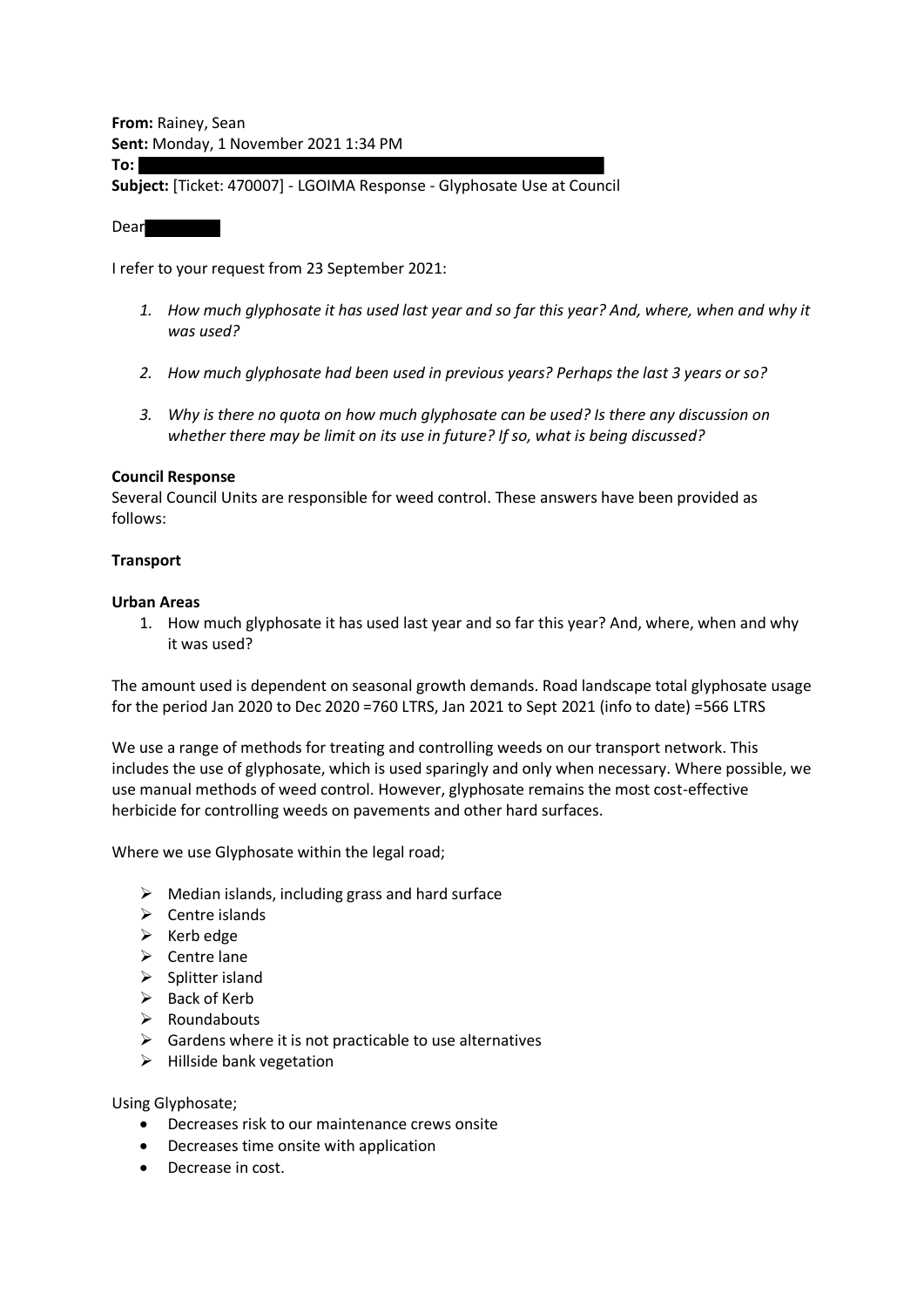- Decrease in frequency,
- Minimises Health and Safety risks.
- Decrease in disruption to transport
- Glyphosate penetrates down to the root system where alternatives desiccates the top of the weed only.

Using other alternatives e.g. Steam, Fatty Acids (alternative Herbicides) reduces effectiveness

This amount is used to maintain approx. 193,344 m2 of garden and green space and 1,162,640 linear metres of hard surface per month for footpath/legal road weed control. Where possible there is a continuing mulch program on garden assets to help minimise chemical usage.

1. How much glyphosate had been used in previous years? Perhaps the last 3 years or so?

We have incomplete data for previous years. However I n 2019 we reported that reduction in the area that Glyphosate was used:

- Prior to the Council decision, our Transport Unit used glyphosate on 347,000m2 of amenity gardens and on 3,230,000m of pavement weeds per year.
- Following the decision, the Transport Unit uses glyphosate on 122,695m2 of amenity gardens and on 2,615,454m of pavement weeds.
- The Transport Unit uses thermal weeding (steam) as an alternative to chemical spray on pavement weeds and undertakes 615,379m of weed killing. Contractors hand weed 224,063m2 of amenity gardens.

# **Banks Peninsula**

The Banks Peninsula Road Maintenance contractor used approximately 1,000 litres in 2020 and has used 800L so far this year.

Glyphosate is used in and around roadside street furniture such as sign posts, guardrails, marker posts, culvert head walls and water channels (Not waterways) and is employed when required during the growing season.

It is used to limit vegetation growth in and around infrastructure. Alternative methods of control are ineffective. Manual removal of vegetation around marker pegs and street furniture is not cost effective and also puts staff in harm's way (next to traffic). Organic herbicides, such as fatty acids, have proved ineffective in the rural environment.

We are unable to provide earlier data on the use of glyphosate. Prior to 2021 glyphosate use on Banks Peninsula was not delineated from use across the city.

# **Facilities**

No glyphosate used by contractor.

# **Parks**

Glyphosate usage has increased due to several factors. The increase of glyphosate application in Community Parks can be attributed to newly acquired Utility Reserves which contained pest plant species, and a one off application in selected cemeteries for the control of pest weed species where fatty acid is not able to be used as it can degrade heritage headstones. Regional Parks has wetland areas that are best treated with glyphosate. Within the Residential Red Zone, contract conditions novated over from LINZ, once the contract finished, there was a reduction in usage.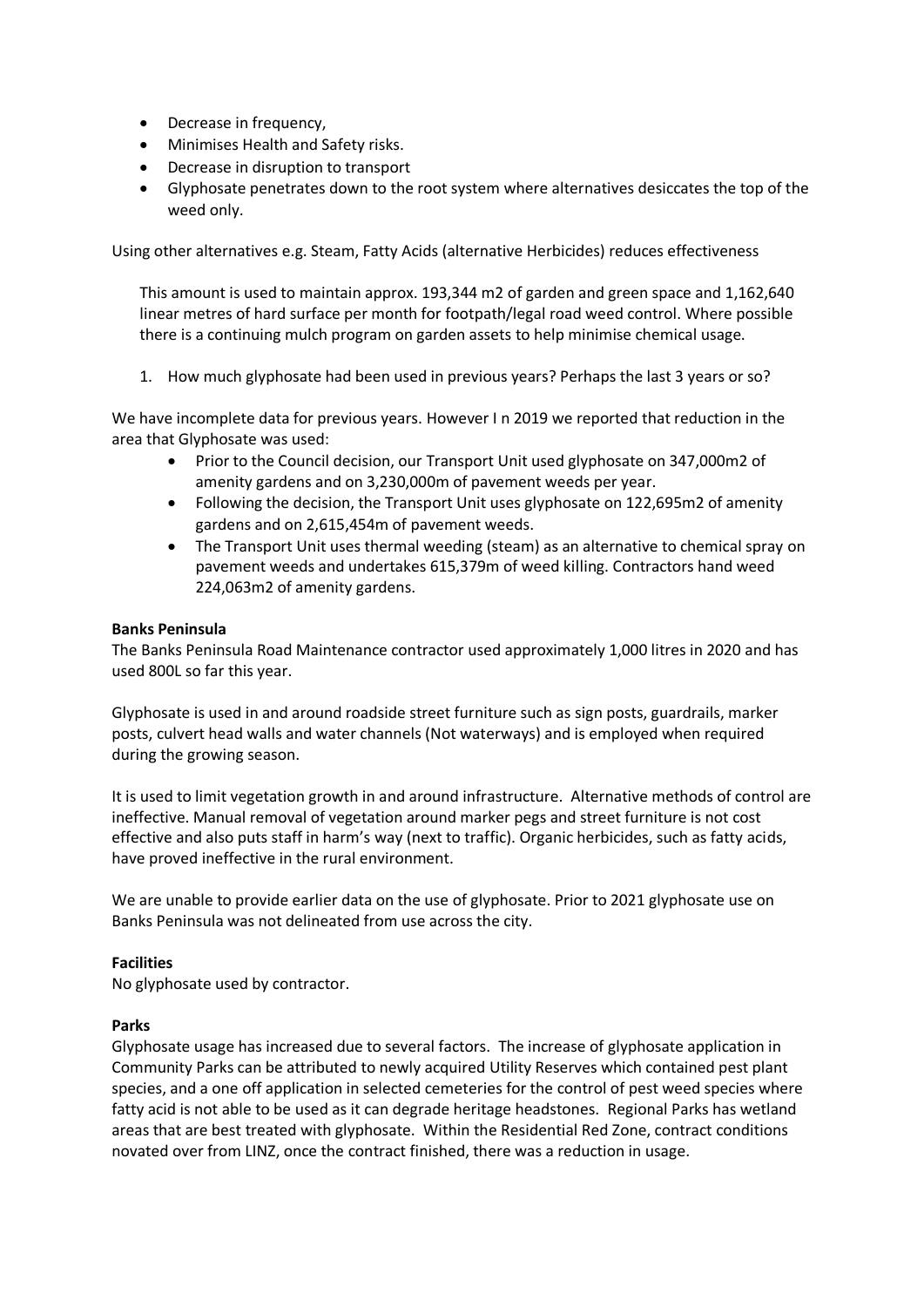Glyphosate is used when there are no other suitable alternatives and above shows the different areas within Parks and the years of usage.

| <b>CCC Glyphosate Use (litres</b> | <b>FY</b> | <b>FY</b> | <b>FY</b> | <b>FY</b> | <b>FY</b> | <b>FY</b> | IF۱   |       |
|-----------------------------------|-----------|-----------|-----------|-----------|-----------|-----------|-------|-------|
| used per annum)                   | 13/14     | 14/15     | 15/16     | 16/17     | 17/18     | 18/19     | 19/20 | 20/21 |
| Parks (Community sports           |           |           |           |           |           |           |       |       |
| and rec parks)                    |           |           | 254       | 23        | 20.7      | 18        | 20.61 | 81.5  |
| Parks (Botanic Gardens and        |           |           |           |           |           |           |       |       |
| Mona Vale)                        | 32        | 32        | 32        | 0         | 0         | $\Omega$  |       |       |
| Parks (Regional)                  | 372       | 177       | 104       | 19        | 44        | 43        | 69    | 72.7  |
| <b>Residential Red Zone</b>       |           | ۰         |           |           |           |           |       | 244   |

# **Three Waters (figures previously provided)**

Council's waterways maintenance contractor has used the volumes of glyphosate as per below:

| FY 13/14 | 402.99L |
|----------|---------|
| FY 14/15 | 384.59L |
| FY 15/16 | 544.92L |
| FY 16/17 | 238.00L |
| FY 17/18 | 395.20L |
| FY 18/19 | 402.10L |
| FY 19/20 | 240L    |
| FY 20/21 | 150L    |
| FY 21/22 | 32L     |
|          |         |

Glyphosate is approved for use by the EPA which is responsible for assessing the safety of chemicals. In downstream receiving waters like the Avon River it quickly binds to sediments and becomes inactive, or is diluted to many orders of magnitude below levels which has been assessed as potentially harmful, and then breaks down naturally through microbial activity.

Alternative options have been considered and/or trialled and have proven to be either particularly toxic to aquatic life or ineffective at killing yellow flag iris in a waterway environment. As such glyphosate is the safest and most effective herbicide for use around waterways.

Glyphosate is only used by our contractor to kill targeted weed species in public areas. The vast majority of our work is manual or mechanical including hand pulling weeds, hand-hoeing and mechanical cutting of aquatic weed, and using weed-eaters to cut grass on the banks of waterways. We specifically target the yellow flag iris on the Avon River banks but will also use glyphosate to kill weeds where there is no other effective manual or mechanical method.

# **Council use of Glyphosate**

The Council set the direction of the use of glyphosate use in March 2016:

[https://christchurch.infocouncil.biz/Open/2016/03/CNCL\\_20160310\\_AGN\\_468\\_AT\\_SUP\\_WEB.htm](https://christchurch.infocouncil.biz/Open/2016/03/CNCL_20160310_AGN_468_AT_SUP_WEB.htm)

On 10 March the Council resolved:

1. Should it wish to consider an alternative methodology for open space management than the current -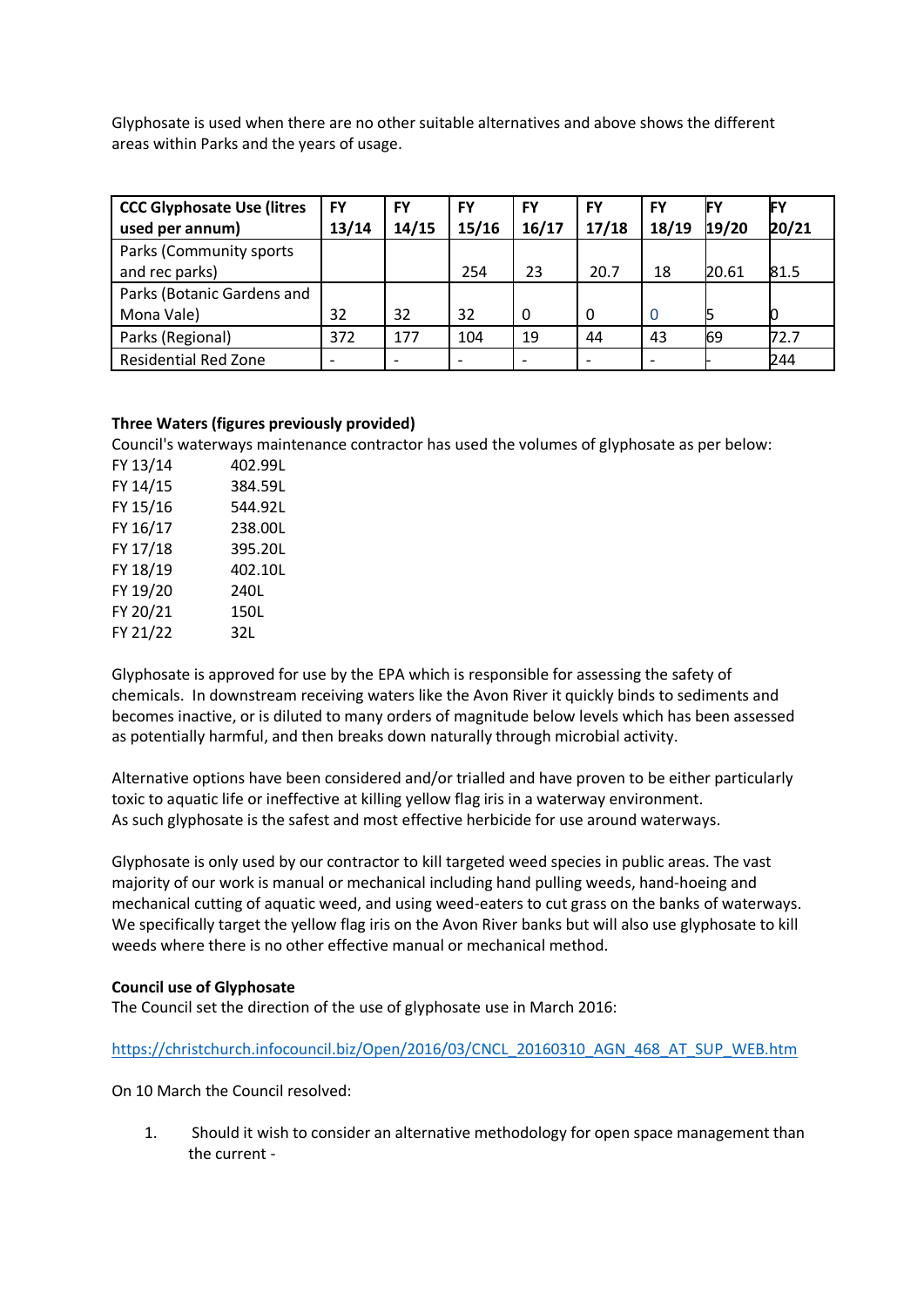- a. Adopt Option 2, significant reduction to glyphosate use, limited to sites closed to public, e.g. to facilitate capital works programmes, and to control pest plants where no other method is practicable, and to utilise a combination of Fatty Acid herbicides and physical techniques, as the preferred option; and
- b. Increase the capital and maintenance budgets of the respective operations units as detailed within this report.
- 2. Consult with the public via the Draft Annual Plan Consultation Process on its proposal and the other options, including the proposed change to the maintenance and capital budgets required.
- 3. Request staff continue investigations into alternative methodologies for open space management and report back to Council within two years.
- 4. That the Council write to Land Information New Zealand, informing them of its decision over the use of glyphosate in its parks and reserves, urging them to review the use of glyphosate in the residential red zone and offering Council staff to work with them.
- 5. Request staff to ensure that Health and Safety regulations are complied with by all staff and contractors undertaking open space management.

Subsequent to this the following was adopted as part of the 2020/21 Annual Plan:

# **Glyphosate Use**

- 2.4.2 That the Council:
	- Notes that of the submitters who provided an opinion on the reintroduction of  $a<sub>r</sub>$ glyphosate a majority (66%) oppose the proposal.
	- b. Resolves to continue the current policy of reduced use of glyphosate in public spaces and not incorporate the \$3.2m savings (net of NZTA subsidies) from the increased use consulted on in the updated draft annual plan.

The division was declared **carried** by 10 votes to 5 votes the voting being as follows:

- For: Acting Mayor Turner, Councillor Chen, Councillor Coker, Councillor Cotter, Councillor Daniels, Councillor Davidson, Councillor Galloway, Councillor Johanson, Councillor **McLellan and Councillor Templeton**
- **Against:** Councillor Chu, Councillor Gough, Councillor Keown, Councillor MacDonald and **Councillor Mauger**
- **Abstained: Councillor Scandrett**

Councillor Davidson/Councillor Cotter The meeting adjourned at 11.15am and reconvened at 11.33am. **Carried** 

You have the right to request the Ombudsman to review this decision. Complaints can be sent by email to [info@ombudsman.parliament.nz,](mailto:info@ombudsman.parliament.nz) by fax to (04) 471 2254, or by post to The Ombudsman, PO Box 10152, Wellington 6143.